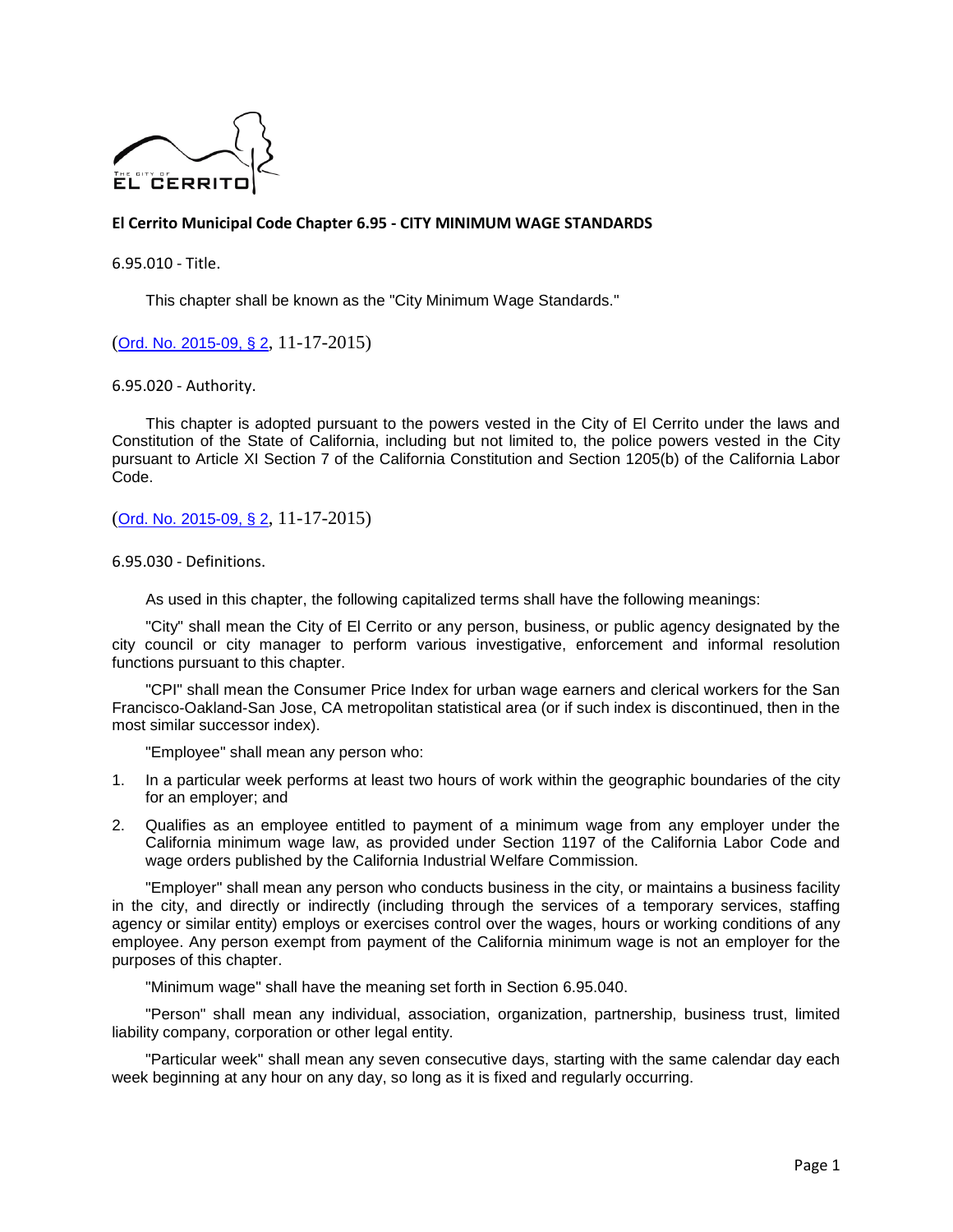- 1. An employer may establish the day of week when an employee's "particular week" starts, but once an employee's workweek is established, it remains fixed regardless of his /her working schedule.
- 2. An employer may change an employee's workweek only if the change is intended to be permanent and is not designed to evade an employer's obligations to this chapter.

6.95.040 - Minimum wage.

- A. Employers shall pay employees no less than the minimum wage for each hour worked within the geographic boundaries of the city.
- B. The minimum wage rate shall be as follows:
	- 1. Beginning on July 1, 2016, the minimum wage shall be an hourly rate of eleven dollars and sixty cents per hour.
	- 2. Beginning on January 1, 2017, the minimum wage shall be an hourly rate of twelve dollars and twenty-five cents per hour.
	- 3. Beginning on January 1, 2018, the minimum wage shall be an hourly rate of thirteen dollars and sixty cents per hour.
	- 4. Beginning on January 1, 2019, the minimum wage shall be an hourly rate of fifteen dollars per hour.
	- 5. Beginning on January 1, 2020, and each January 1 thereafter, the minimum wage shall increase by an amount equal to the prior year's increase, if any, in the CPI, as determined by the United States Department of Labor. The city shall use the August to August change in the CPI to calculate the annual increase, if any. A decrease in the CPI shall not result in a decrease of the minimum wage.
- C. An employer may not count an employee's tips or gratuities as a credit toward the employer's obligation to pay the employee the minimum wage.
- D. An employer who compensates employees, in whole or in part, on a commission basis that is consistent with state and federal law, may count commission earnings toward its obligation to pay the minimum wage.
- E. Whenever the California Labor Code requires an employee to be paid at a rate using a formula based on the state minimum wage, the same formula shall be used to calculate the payment of an employee under this chapter, except that the local minimum wage shall be used. This section shall also apply to learners and apprentices eligible to be paid less than the minimum wage under the provisions of the Labor Code and the regulations of the Department of Industrial Relations.

([Ord. No. 2015-09, § 2](https://library.municode.com/ca/el_cerrito/ordinances/code_of_ordinances?nodeId=754060), 11-17-2015)

6.95.050 - Exemptions and waivers.

- A. Individual Waiver Prohibited. Any waiver by an individual employee of any of the provisions of this chapter shall be deemed contrary to public policy and shall be void and unenforceable. Any request to an individual employee by an employer to waive his or her rights under this chapter shall constitute a violation of this chapter.
- B. Waiver through Collective Bargaining. To the extent required by federal law, all or any portion of the applicable requirements of this chapter may be waived in a bona fide collective bargaining agreement, provided that such waiver is explicitly set forth in such agreement in clear and unambiguous terms.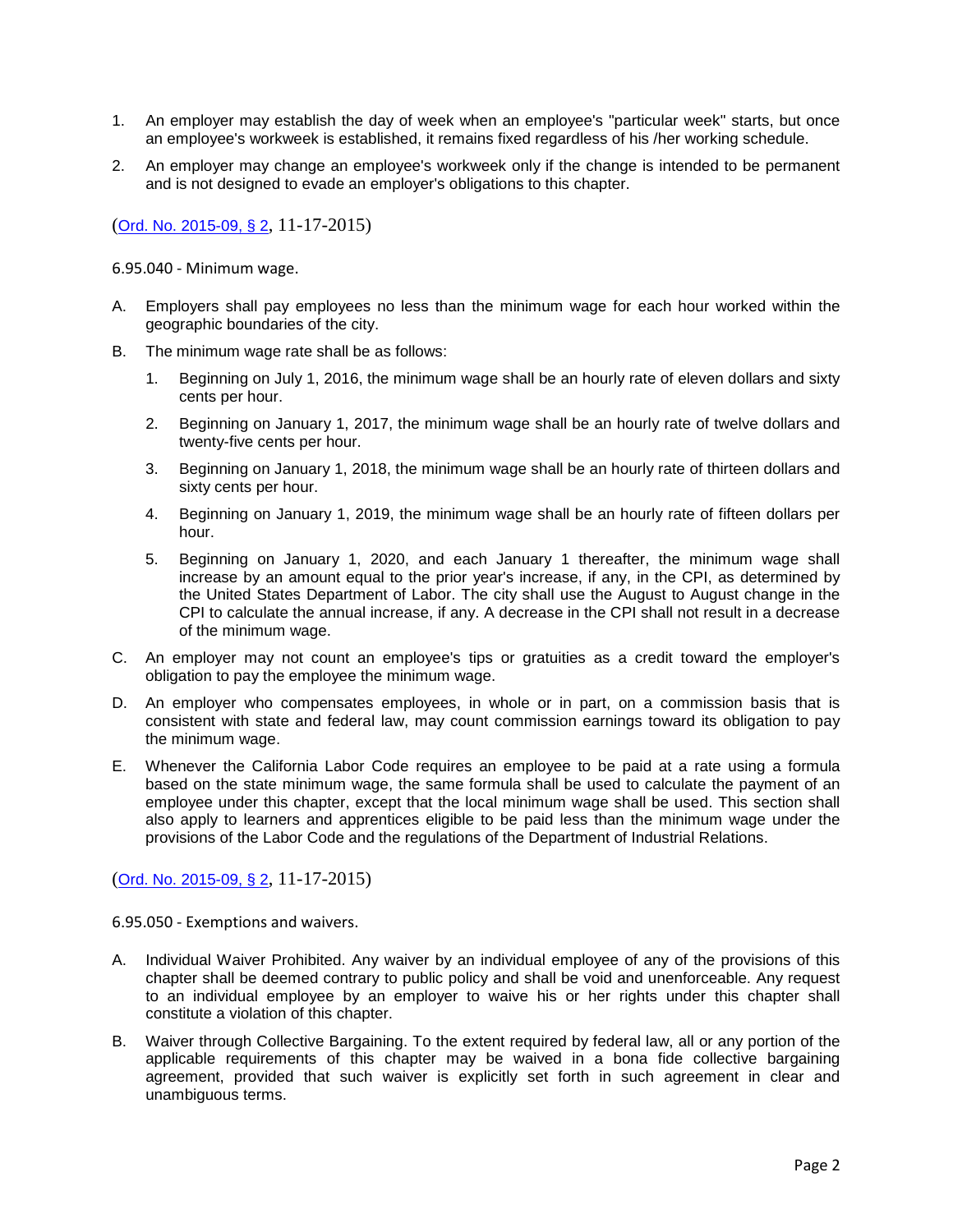6.95.060 - Notice, posting and payroll records.

- A. By November 1 of each year, the city shall publish and make available to employers a bulletin announcing the adjusted minimum wage rate for the upcoming year, which shall take effect on January 1. In conjunction with this bulletin, the city shall publish and make available to employers, in all languages spoken by at least ten percent of the workforce in the city, a notice suitable for posting by employers in the workplace informing employees of the current minimum wage rate and of their rights under this chapter.
- B. Every employer shall post, in a conspicuous place at any workplace or job site where any employee works, the notice published each year by the city informing employees of the current minimum wage rate and of their rights under this chapter. Every employer shall post such notices in any language spoken by at least ten percent of the employees at the workplace or job site. In the event that at least ten percent of the employees at a workplace or job site speak a language for which the city does not publish and make available a notice, the employer shall be responsible for accurately translating the notice published by the city. Every employer shall also provide each employee at the time of hire with the employer's name, address, and telephone number in writing.
- C. Employers shall maintain for at least three years a record for each employee, which shall include the employee's name, hours worked, pay rate, and service charges collected and distributed. Upon an employee's reasonable request, employers shall provide that employee with a copy of his or her records within ten calendar days.
- D. Employers shall permit access to work sites and relevant records for authorized city representatives, with appropriate notice and during normal business hours or at a mutually agreeable time, for the purpose of monitoring compliance with this chapter and investigating employee complaints of noncompliance, including production for inspection and copying of its employment records, but without allowing social security numbers to become a matter of public record. Relevant payroll records may include all time cards, cancelled checks, cash receipts, books, documents, schedules, forms, reports, receipts or other evidences which reflect job assignments, work schedules by days and hours, and the disbursement of payments to an employee(s). Where an employer does not maintain or retain adequate records documenting wages paid, or does not allow the city reasonable access to such records, the employee's account of how much he or she was paid shall be presumed to be accurate, absent clear and convincing evidence otherwise. Any employer who fails to maintain or retain adequate records may be subject to a fine or penalty pursuant to Section 6.95.090.

([Ord. No. 2015-09, § 2](https://library.municode.com/ca/el_cerrito/ordinances/code_of_ordinances?nodeId=754060), 11-17-2015)

6.95.070 - Retaliation barred.

It is unlawful for an employer to discriminate in any manner or take adverse action against any employee, including but not limited to termination, reduction in compensation or number of hours worked, or reassignment of duties, in retaliation for the employee exercising his or her rights under this chapter, including for making a complaint to the city, participating in any of its proceedings, using any civil remedies to enforce his or her rights, or otherwise asserting his or her rights under this chapter. Taking adverse action against an employee within 120 days of that employee's exercise of rights protected by this chapter shall raise a rebuttable presumption that the Employer acted in retaliation. The employer may overcome this presumption by establishing, with clear and convincing evidence, a non-retaliatory reason for the adverse action.

## ([Ord. No. 2015-09, § 2](https://library.municode.com/ca/el_cerrito/ordinances/code_of_ordinances?nodeId=754060), 11-17-2015)

6.95.080 - Implementation.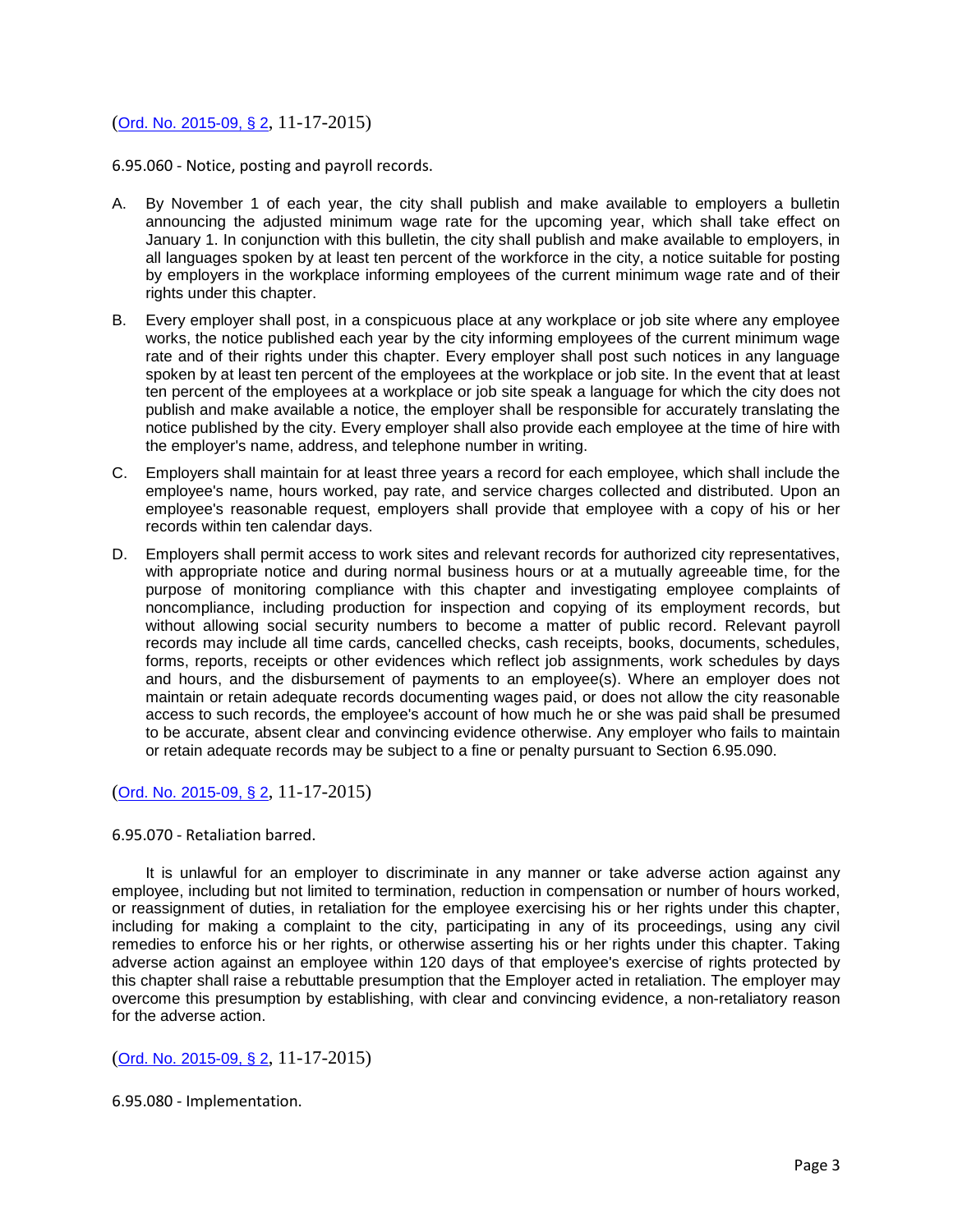- A. Guidelines. The city manager or designee is authorized to establish an administrative procedure for receiving and investigating complaints of noncompliance with this chapter and rendering the city's decisions on the merits of such complaints. The city manager or designee shall coordinate implementation and enforcement of this chapter and may promulgate appropriate guidelines or rules for such purposes. The city manager or designee is also authorized to establish administrative procedures and guidelines for the city initiating investigation and enforcement of noncompliance with this chapter on its own accord and in the absence of a specific complaint.
- B. Investigation. The city shall be responsible for investigating any possible violation of this chapter by an employer or other person. The city shall have the authority to inspect workplaces, interview persons and request the city attorney to subpoena books, papers, records or other items relevant to the enforcement of this chapter.
- C. Reporting Violations. An employee or any other person may report to the city in writing any suspected violation of this chapter. The city shall encourage reporting pursuant to this subsection by keeping confidential, to the maximum extent permitted by applicable laws, the name and other identifying information of the employee or person reporting the violation, provided, however, that with the authorization of such person, the city may disclose his or her name and identifying information as necessary to enforce this chapter or other labor laws. In order to further encourage reporting by employees, if the city notifies an employer that the city is investigating a complaint, the city shall require the employer to post or otherwise notify its employees that the city is conducting an investigation, using a form provided by the city.
- D. Informal Resolution. The city shall make every effort to resolve complaints informally, in a timely manner, and shall have a policy that the city shall take no more than one year to resolve any matter before initiating an enforcement action. However, the failure of the city to meet this one year deadline shall not be grounds for closure or dismissal of the complaint.
- E. The city is authorized to award the same relief in its proceedings as a court may award. Employees are not required to pursue administrative remedies as a prerequisite for pursuing a civil action under this chapter.
- F. The city manager, upon approval by the city council, may designate another agency or entity to administer this chapter.

6.95.090 - Enforcement.

Where compliance with the provisions of this chapter is not forthcoming, as determined by the city in its sole discretion, the city may take any appropriate enforcement action to ensure compliance, including but not limited to the following:

- A. The city may issue an administrative citation pursuant to provisions of the City's Municipal Code, El Cerrito Municipal Code Chapter 1.14. The amount of this fine shall vary based on the provision of this chapter violated, as specified below:
	- 1. A fine may be assessed for retaliation by an employer against an employee for exercising rights protected under this chapter. The fine may be up to one thousand dollars for each employee retaliated against.
	- 2. A fine of up to five hundred dollars may be assessed for any of the following violations of this chapter:
		- a. Failure to post notice of the minimum wage rate.
		- b. Failure to maintain payroll records for the minimum period of time as provided in this chapter.
		- c. Failure to allow the city access to payroll records.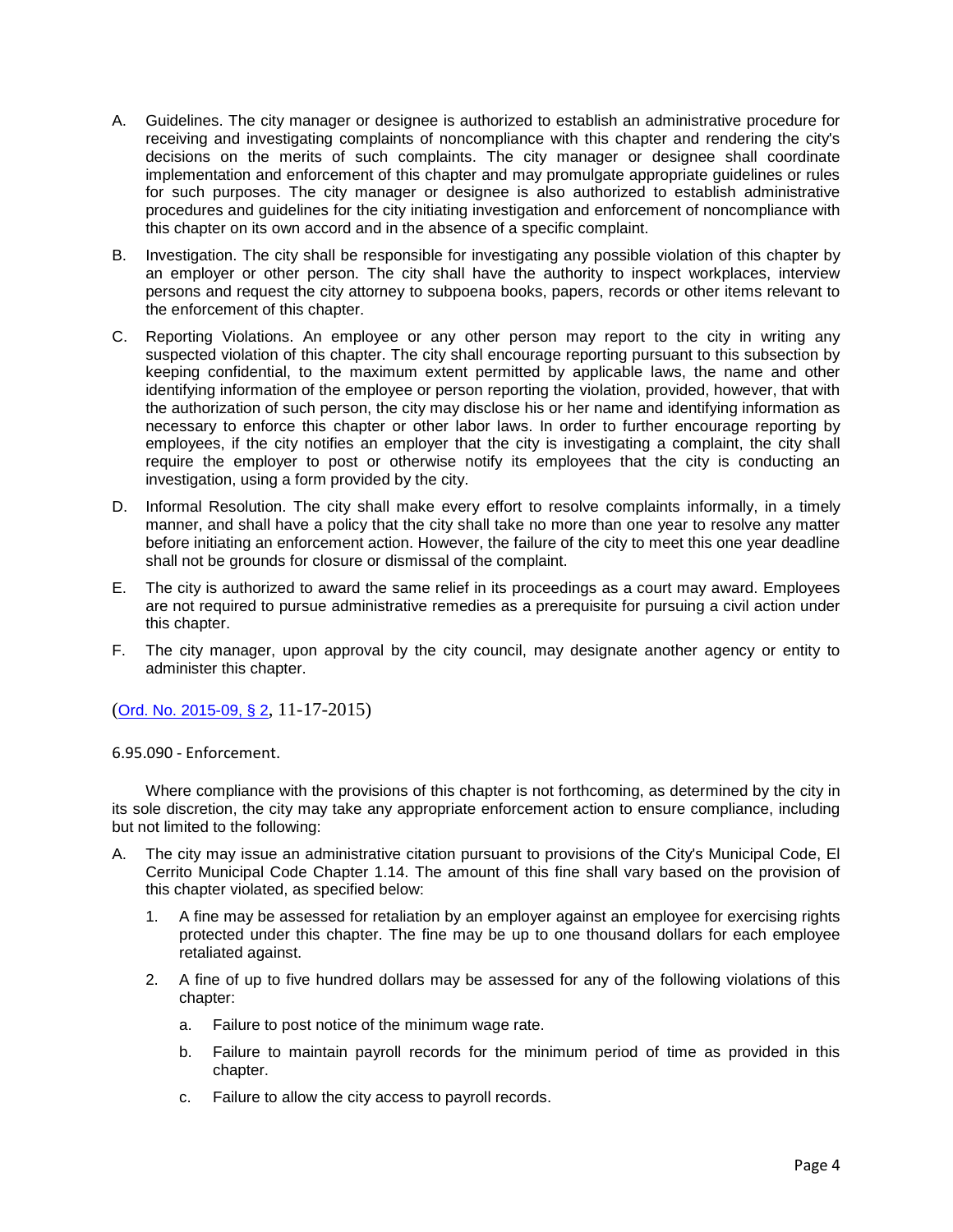- B. A fine equal to the total amount of appropriate remedies, pursuant to Section 6.95.110 of this chapter. Any and all money collected in this way that is the rightful property of an employee, such as back wages, interest, and civil penalty payments, shall be disbursed by the city in a prompt manner.
- C. If a repeated violation of this chapter has been finally determined, the city may require the employer to post public notice of the employer's failure to comply in a form determined by the city.
- D. The city has the authority to waive or decrease the amount of any fee or civil penalty an employer owes to the city under this chapter.
- E. The city attorney may initiate a civil action for injunctive relief and damages and civil penalties in a court of competent jurisdiction.
- F. Any employer who receives an administrative citation under this section may appeal such station pursuant to the provisions of El Cerrito Municipal Code Chapter 1.14.

6.95.100 - Private rights of action.

Any person claiming harm from a violation of this chapter may bring an action against the employer in a court of competent jurisdiction to enforce the provisions of this chapter and shall be entitled to all remedies available to remedy any violation of this chapter, including but not limited to back pay, reinstatement and/or injunctive relief. Violations of this chapter are declared to irreparably harm the public and covered employees generally. The court shall award reasonable attorney's fees, witness fees and expenses to any plaintiff who prevails in an action to enforce this chapter. Any person who negligently or intentionally violates this chapter shall be also liable for civil penalties up a maximum of one thousand dollars for each violation, in addition to any other remedies provided.

([Ord. No. 2015-09, § 2](https://library.municode.com/ca/el_cerrito/ordinances/code_of_ordinances?nodeId=754060), 11-17-2015)

6.95.110 - Remedies.

- A. The remedies for violation of this chapter include but are not limited to:
	- 1. Reinstatement, the payment of back wages unlawfully withheld, and the payment of an additional sum as a civil penalty in the amount of at least fifty dollars to each employee whose rights under this chapter were negligently or intentionally violated for each day or portion thereof that the violation occurred or continued, and fines imposed pursuant to other provisions of this chapter or state law.
	- 2. Interest on all due and unpaid wages at the rate of interest specified in subdivision (b) of Section 3289 of the California Civil Code, which shall accrue from the date that the wages were due and payable as provided in Part 1 (commencing with Section 200) of Division 2 of the California Labor Code, to the date the wages are paid in full.
	- 3. Reimbursement of the city's administrative costs of enforcement and reasonable attorney's fees.
	- 4. The city may require the employer to pay an additional sum as a civil penalty in the amount of one hundred dollars to the city for each employee or person whose rights under this chapter were violated for each day or portion thereof that the violation occurred or continued, and other penalties imposed pursuant to other provisions of this Code or state law.
- B. The remedies, penalties and procedures provided under this chapter are cumulative and are not intended to be exclusive of any other available remedies, penalties and procedures established by law which may be pursued to address violations of this chapter. Actions taken pursuant to this